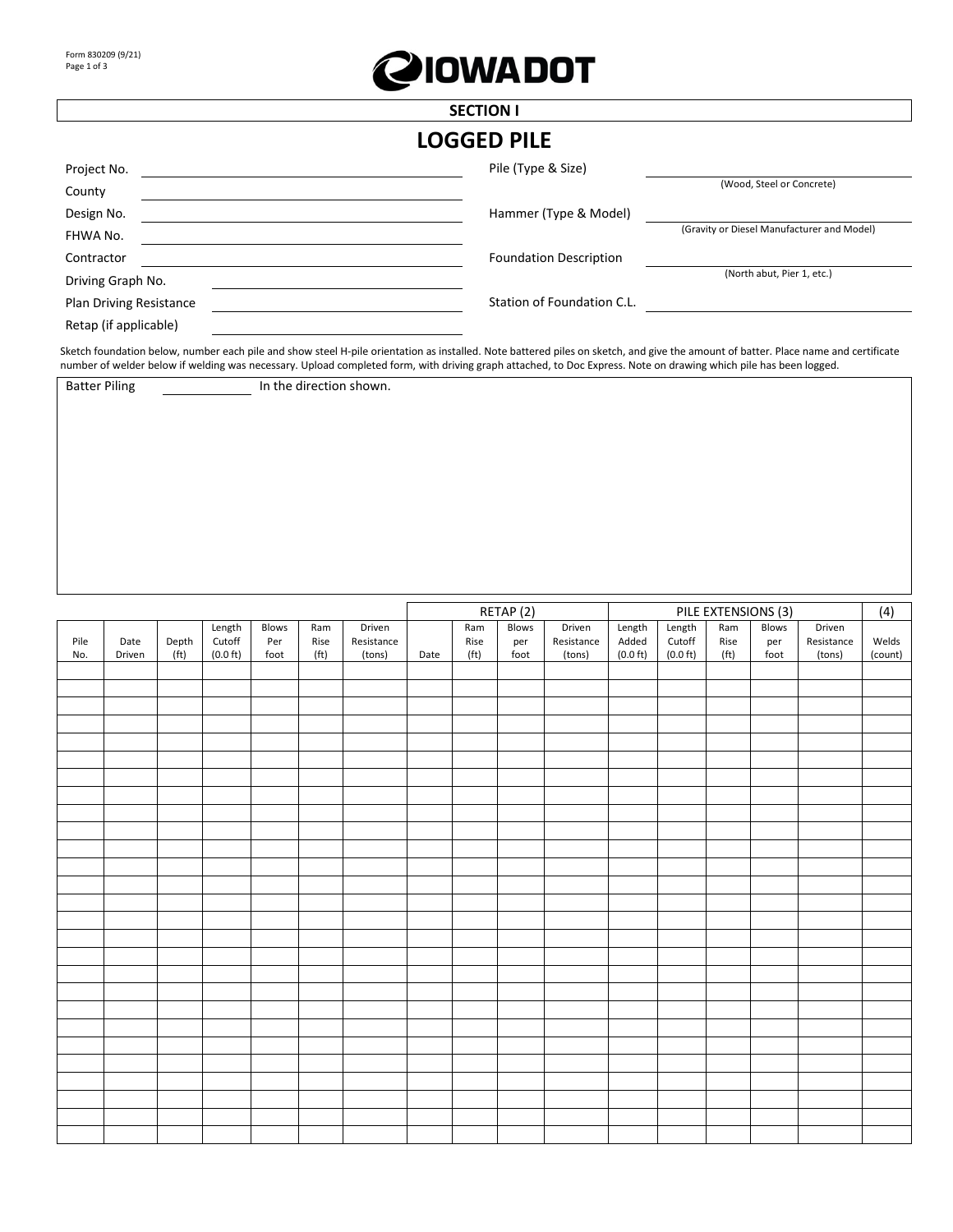## **QIOWADOT**

**SECTION II** 

## **LOG OF PILING DRIVEN WITH WAVE EQUATION**

|             |                |                               |                              |                                              |                                             |                                | RETAP (2) |                                  |                      | PILE EXTENSIONS (3)            |                                       |                                        |                                             |                                          |                                |                         |
|-------------|----------------|-------------------------------|------------------------------|----------------------------------------------|---------------------------------------------|--------------------------------|-----------|----------------------------------|----------------------|--------------------------------|---------------------------------------|----------------------------------------|---------------------------------------------|------------------------------------------|--------------------------------|-------------------------|
| Pile<br>No. | Date<br>Driven | (1)<br>Plan<br>Length<br>(ft) | Length<br>Cutoff<br>(0.0 ft) | Blows<br>$\ensuremath{\mathsf{Per}}$<br>foot | Ram<br>$\mathsf{Rise}$<br>(f <sub>t</sub> ) | Driven<br>Resistance<br>(tons) | Date      | Ram<br>Rise<br>(f <sup>t</sup> ) | Blows<br>per<br>foot | Driven<br>Resistance<br>(tons) | Length<br>Added<br>$(0.0 \text{ ft})$ | Length<br>Cutoff<br>$(0.0 \text{ ft})$ | Ram<br>$\mathsf{Rise}$<br>(f <sub>t</sub> ) | Blows<br>$\mathop{\mathsf{per}}$<br>foot | Driven<br>Resistance<br>(tons) | (4)<br>Welds<br>(count) |
|             |                |                               |                              |                                              |                                             |                                |           |                                  |                      |                                |                                       |                                        |                                             |                                          |                                |                         |
|             |                |                               |                              |                                              |                                             |                                |           |                                  |                      |                                |                                       |                                        |                                             |                                          |                                |                         |
|             |                |                               |                              |                                              |                                             |                                |           |                                  |                      |                                |                                       |                                        |                                             |                                          |                                |                         |
|             |                |                               |                              |                                              |                                             |                                |           |                                  |                      |                                |                                       |                                        |                                             |                                          |                                |                         |
|             |                |                               |                              |                                              |                                             |                                |           |                                  |                      |                                |                                       |                                        |                                             |                                          |                                |                         |
|             |                |                               |                              |                                              |                                             |                                |           |                                  |                      |                                |                                       |                                        |                                             |                                          |                                |                         |
|             |                |                               |                              |                                              |                                             |                                |           |                                  |                      |                                |                                       |                                        |                                             |                                          |                                |                         |
|             |                |                               |                              |                                              |                                             |                                |           |                                  |                      |                                |                                       |                                        |                                             |                                          |                                |                         |
|             |                |                               |                              |                                              |                                             |                                |           |                                  |                      |                                |                                       |                                        |                                             |                                          |                                |                         |
|             |                |                               |                              |                                              |                                             |                                |           |                                  |                      |                                |                                       |                                        |                                             |                                          |                                |                         |
|             |                |                               |                              |                                              |                                             |                                |           |                                  |                      |                                |                                       |                                        |                                             |                                          |                                |                         |
|             |                |                               |                              |                                              |                                             |                                |           |                                  |                      |                                |                                       |                                        |                                             |                                          |                                |                         |
|             |                |                               |                              |                                              |                                             |                                |           |                                  |                      |                                |                                       |                                        |                                             |                                          |                                |                         |
|             |                |                               |                              |                                              |                                             |                                |           |                                  |                      |                                |                                       |                                        |                                             |                                          |                                |                         |
|             |                |                               |                              |                                              |                                             |                                |           |                                  |                      |                                |                                       |                                        |                                             |                                          |                                |                         |
|             |                |                               |                              |                                              |                                             |                                |           |                                  |                      |                                |                                       |                                        |                                             |                                          |                                |                         |
|             |                |                               |                              |                                              |                                             |                                |           |                                  |                      |                                |                                       |                                        |                                             |                                          |                                |                         |
|             |                |                               |                              |                                              |                                             |                                |           |                                  |                      |                                |                                       |                                        |                                             |                                          |                                |                         |
|             |                |                               |                              |                                              |                                             |                                |           |                                  |                      |                                |                                       |                                        |                                             |                                          |                                |                         |
|             |                |                               |                              |                                              |                                             |                                |           |                                  |                      |                                |                                       |                                        |                                             |                                          |                                |                         |
|             |                |                               |                              |                                              |                                             |                                |           |                                  |                      |                                |                                       |                                        |                                             |                                          |                                |                         |
|             |                |                               |                              |                                              |                                             |                                |           |                                  |                      |                                |                                       |                                        |                                             |                                          |                                |                         |
|             |                |                               |                              |                                              |                                             |                                |           |                                  |                      |                                |                                       |                                        |                                             |                                          |                                |                         |
|             |                |                               |                              |                                              |                                             |                                |           |                                  |                      |                                |                                       |                                        |                                             |                                          |                                |                         |
|             |                |                               |                              |                                              |                                             |                                |           |                                  |                      |                                |                                       |                                        |                                             |                                          |                                |                         |
|             |                |                               |                              |                                              |                                             |                                |           |                                  |                      |                                |                                       |                                        |                                             |                                          |                                |                         |
|             |                |                               |                              |                                              |                                             |                                |           |                                  |                      |                                |                                       |                                        |                                             |                                          |                                |                         |
|             |                |                               |                              |                                              |                                             |                                |           |                                  |                      |                                |                                       |                                        |                                             |                                          |                                |                         |
|             |                |                               |                              |                                              |                                             |                                |           |                                  |                      |                                |                                       |                                        |                                             |                                          |                                |                         |
|             |                |                               |                              |                                              |                                             |                                |           |                                  |                      |                                |                                       |                                        |                                             |                                          |                                |                         |
|             |                |                               |                              |                                              |                                             |                                |           |                                  |                      |                                |                                       |                                        |                                             |                                          |                                |                         |
|             |                |                               |                              |                                              |                                             |                                |           |                                  |                      |                                |                                       |                                        |                                             |                                          |                                |                         |
|             |                |                               |                              |                                              |                                             |                                |           |                                  |                      |                                |                                       |                                        |                                             |                                          |                                |                         |
|             |                |                               |                              |                                              |                                             |                                |           |                                  |                      |                                |                                       |                                        |                                             |                                          |                                |                         |
|             |                |                               |                              |                                              |                                             |                                |           |                                  |                      |                                |                                       |                                        |                                             |                                          |                                |                         |
|             |                |                               |                              |                                              |                                             |                                |           |                                  |                      |                                |                                       |                                        |                                             |                                          |                                |                         |
|             |                |                               |                              |                                              |                                             |                                |           |                                  |                      |                                |                                       |                                        |                                             |                                          |                                |                         |
|             |                |                               |                              |                                              |                                             |                                |           |                                  |                      |                                |                                       |                                        |                                             |                                          |                                |                         |
|             |                |                               |                              |                                              |                                             |                                |           |                                  |                      |                                |                                       |                                        |                                             |                                          |                                |                         |
|             |                |                               |                              |                                              |                                             |                                |           |                                  |                      |                                |                                       |                                        |                                             |                                          |                                |                         |
|             |                |                               |                              |                                              |                                             |                                |           |                                  |                      |                                |                                       |                                        |                                             |                                          |                                |                         |
|             |                |                               |                              |                                              |                                             |                                |           |                                  |                      |                                |                                       |                                        |                                             |                                          |                                |                         |
|             |                |                               |                              |                                              |                                             |                                |           |                                  |                      |                                |                                       |                                        |                                             |                                          |                                |                         |
|             |                |                               |                              |                                              |                                             |                                |           |                                  |                      |                                |                                       |                                        |                                             |                                          |                                |                         |
|             |                |                               |                              |                                              |                                             |                                |           |                                  |                      |                                |                                       |                                        |                                             |                                          |                                |                         |
|             |                |                               |                              |                                              |                                             |                                |           |                                  |                      |                                |                                       |                                        |                                             |                                          |                                |                         |
|             |                |                               |                              |                                              |                                             |                                |           |                                  |                      |                                |                                       |                                        |                                             |                                          |                                |                         |
|             |                |                               |                              |                                              |                                             |                                |           |                                  |                      |                                |                                       |                                        |                                             |                                          |                                |                         |
|             |                |                               |                              |                                              |                                             |                                |           |                                  |                      |                                |                                       |                                        |                                             |                                          |                                |                         |
|             |                |                               |                              |                                              |                                             |                                |           |                                  |                      |                                |                                       |                                        |                                             |                                          |                                |                         |
|             |                |                               |                              |                                              |                                             |                                |           |                                  |                      |                                |                                       |                                        |                                             |                                          |                                |                         |
|             |                |                               |                              |                                              |                                             |                                |           |                                  |                      |                                |                                       |                                        |                                             |                                          |                                |                         |
|             |                |                               |                              |                                              |                                             |                                |           |                                  |                      |                                |                                       |                                        |                                             |                                          |                                |                         |